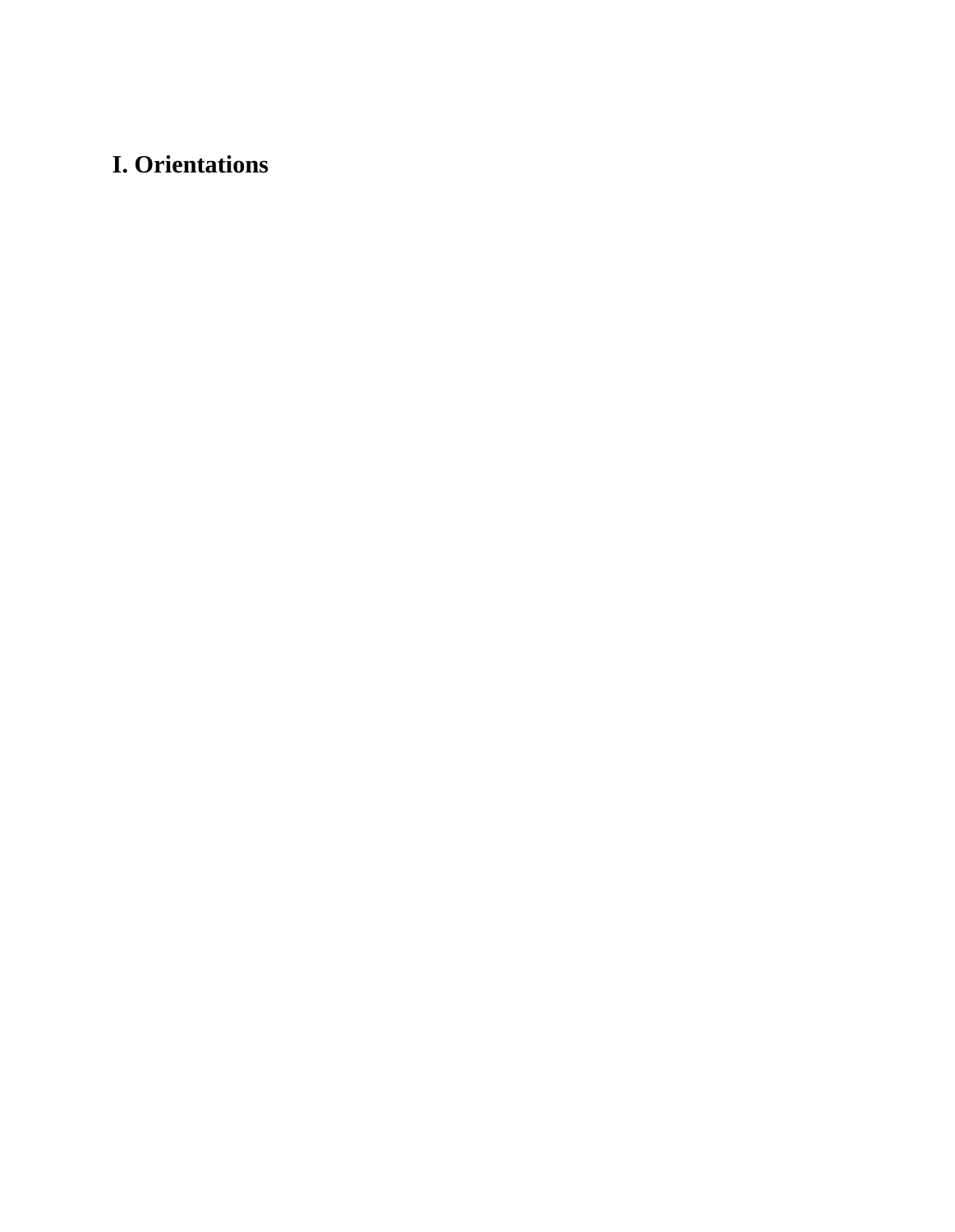# **1. Steps Away from Moralism<sup>i</sup> , Martin Holbraad**

## **Professor, University College London**

#### *Moralism and Ethnocentrism*

In 1995, in an article that in retrospect can only be described as prescient, Roy D'Andrade identified a shift in anthropology from what he called "objective models" to "moral" ones. The discipline at the time, D'Andrade felt, was swept by a "wave of moral righteousness" (1995, 408), such that one could "have a moral career in anthropology […by being] known for what one has denounced" (400). Certainly the rise since then of just the kinds of moralising approaches D'Andrade decried, exemplified by the prominence of anthropologists' concern with what, in a critical review of his own, Joel Robbins has called "the suffering subject," has been palpable in this period. It so happens, however, that the same period has seen the advent of morality cast explicitly as an object of anthropological investigation, giving rise to a body of literature that has come to be tagged as the discipline's "ethical turn" (e.g., Lambek 2010). So it may be reasonable to ask whether this turn to morality and ethics could be interpreted as a dimension—if not also a symptom—of the shift to anthropological moralism. It seems indicative that even prominent contributors to this literature have expressed worries about the extent to which writings associated with the ethical turn succeed in avoiding the trap of "analysing ethnographic data through the lens of our own moral assumptions, traditions and concepts […or] falling into moralizing analysis motivated by the urge, for example, to reveal the injustices uncovered through fieldwork" (Zigon 2014b, 746).

On the face of it, such concerns would seem perverse, as proponents of a turn to ethics in anthropology characteristically put forward the nonmoralising study of moral phenomena as one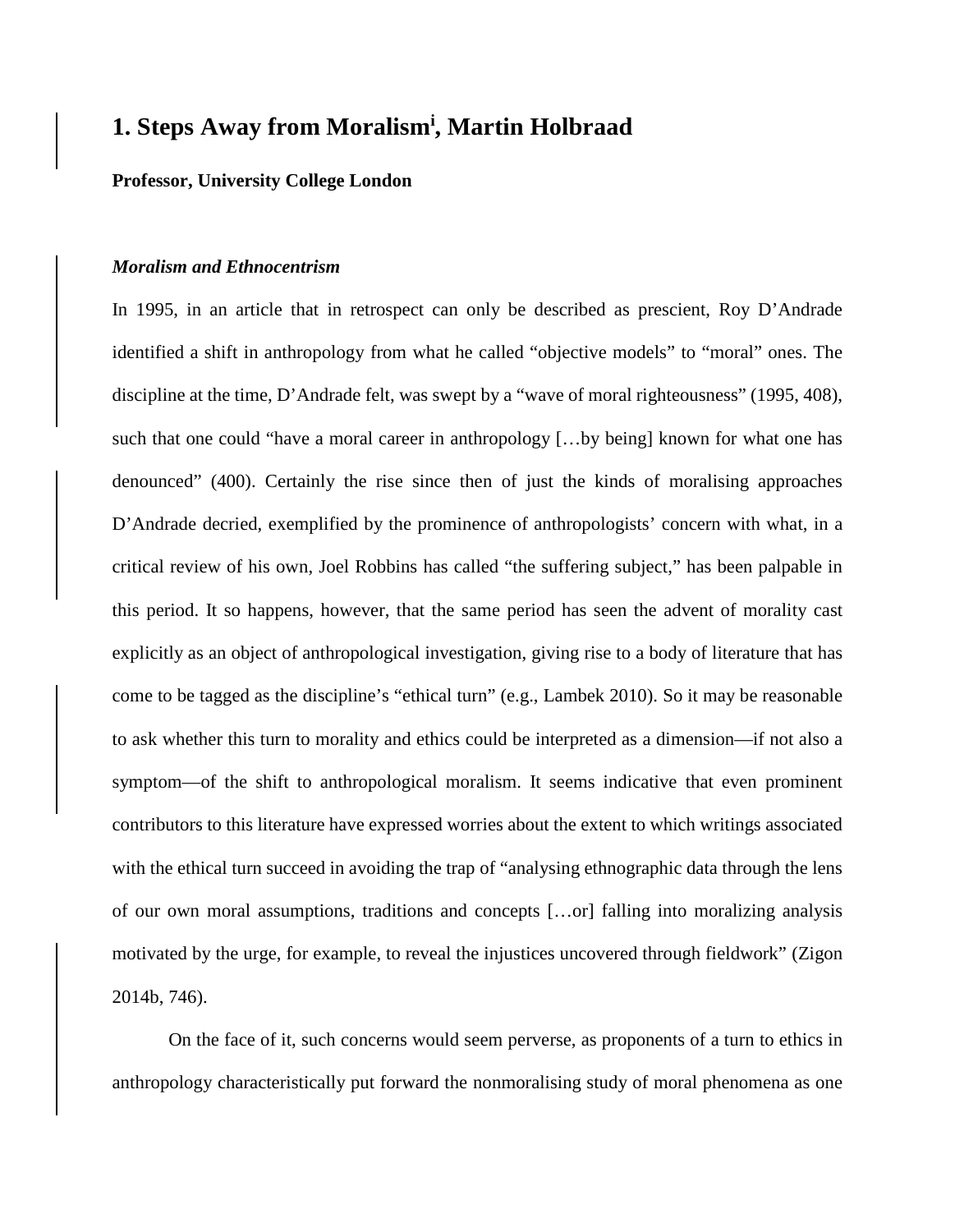of their central aims. For example, presenting the idea of a descriptive rather than prescriptive "moral anthropology" as the common denominator of Durkheim and Weber's legacy to the discipline (the scientific study of "moral facts" and "value judgements," respectively), Didier Fassin is forthright on this point:

A moral anthropology, in this sense, does not support particular values or promote certain judgements more than political anthropology would favour a given partisan position or recommend a specific public policy. […] It takes […] moral tensions and debates as its object of study and considers seriously the moral positions of all sides.

A moral anthropology has no moralising project. (2012, 2–3).

Other prominent proponents of a renewed anthropological attention to morality and ethics could be cited in support of Fassin's assertion. Particularly telling for our purposes is the way in which Robbins, himself a contributor to the recent debates on ethics, contrasts the ethical turn to the rise of anthropological moralism D'Andrade diagnosed. For Robbins, whatever one might make of its anthropological potential and political contributions, the literature on suffering is "premised on the universality of trauma and the equal right all human beings possess to be free of its effects, [and thus remains] secure in its knowledge of good and evil and works toward achieving progress in the direction of its already widely accepted models of the good" (2013, 456). A complementii to such an approach, suggests Robbins, would be to turn "the good" itself into an object of anthropological study. The point of such an "anthropology of the good," he explains, "is not to define what might universally count as good […but rather] to explore the different ways people organize their personal and collective lives in order to foster what they think of as good, and to study what it is like to live at least some of the time in light of such a project" (2013, 457).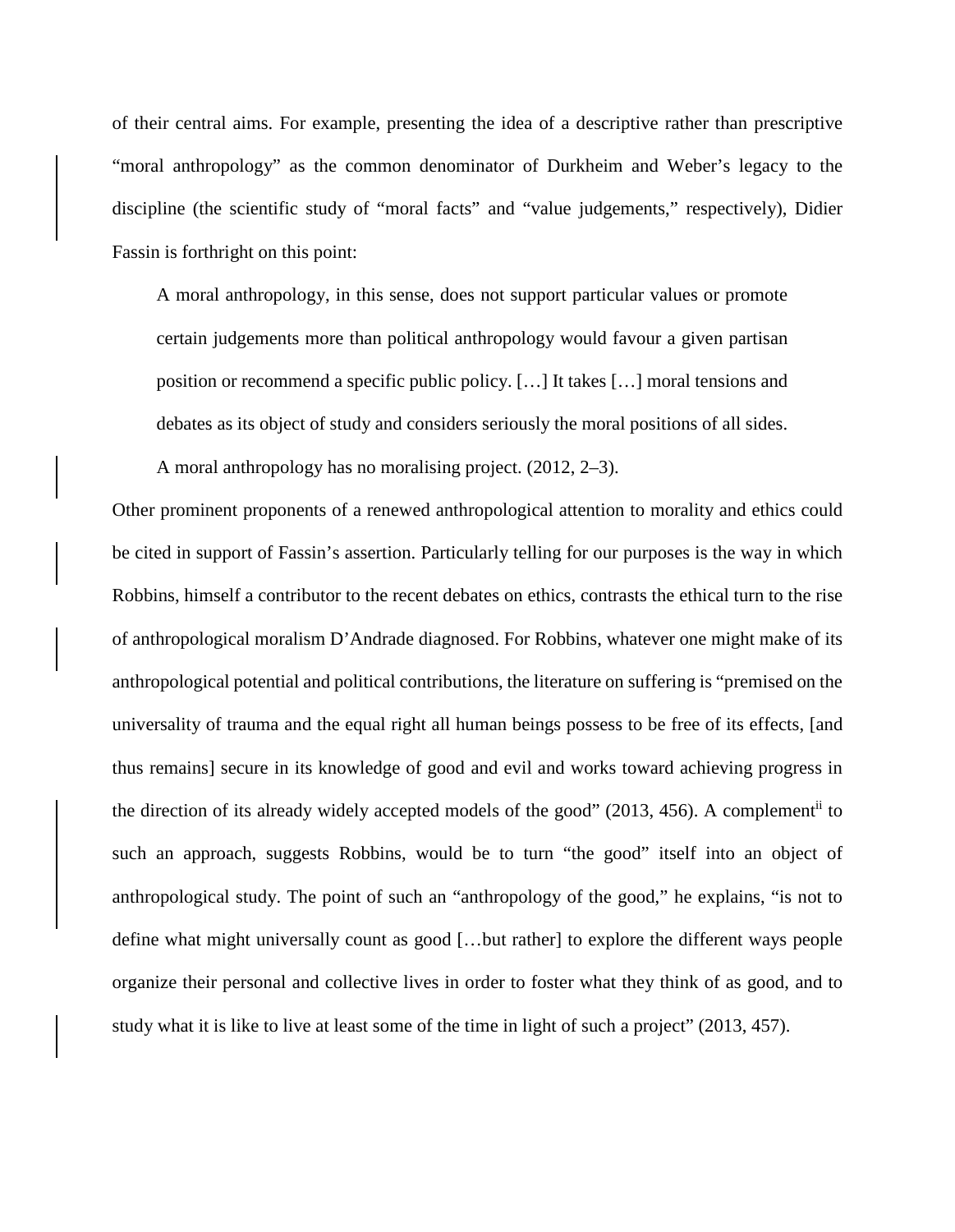We may take it as read, then, that the ethical turn in anthropology constitutes an attempt to avoid the moralism of passing judgement on the materials we study as anthropologists by measuring them against moral standards we already take for granted. Still, avoiding such deliberate attempts to pass moral judgement hardly settles the question of anthropological moralism. On the one hand, it is perfectly possible to be moralistic by appeal to moral standards *other* than the ones one already takes for granted (e.g., I could undergo any manner of moral conversion and *then* become a born-again zealot). On the other hand, in a sense at least, one can also be moralistic *despite* oneself. Be they familiar or unfamiliar, particular moral standards (e.g., Robbins's "models of the good"), may in one way or other be embedded in and perhaps have an influence over the analytical procedures one brings to bear on the materials one seeks to elucidate. To the extent that they spin the analysis of the materials in question in particular moral directions, such hidden moral presuppositions can end up having a moralising effect, albeit an inadvertent one.<sup>iii</sup>

My feeling is that a lot of the literature associated with the ethical turn in anthropology has vestiges of moralism in either or both of these senses. To show this, I start by pointing out an entirely basic way in which any anthropological attempt to set morality or ethics (for present purposes the distinction is not important) as an object of study is peculiarly *prone* to moralism and particularly to moralism of the inadvertent variety. This is because moralism of this kind is the form that the standard and ever-present pitfall of so-called ethnocentrism needs to take when anthropology sets up morality and ethics as its objects of study.<sup>iv</sup>

The idea is simple. Say that, broadly speaking, the danger of ethnocentrism resides in allowing one's own "cultural" assumptions (however one chooses to define that idea) to skew one's understanding of one's ethnography. And let's say also that this danger is ever-present because the very terms we use to describe—let alone analyse—our ethnography are always liable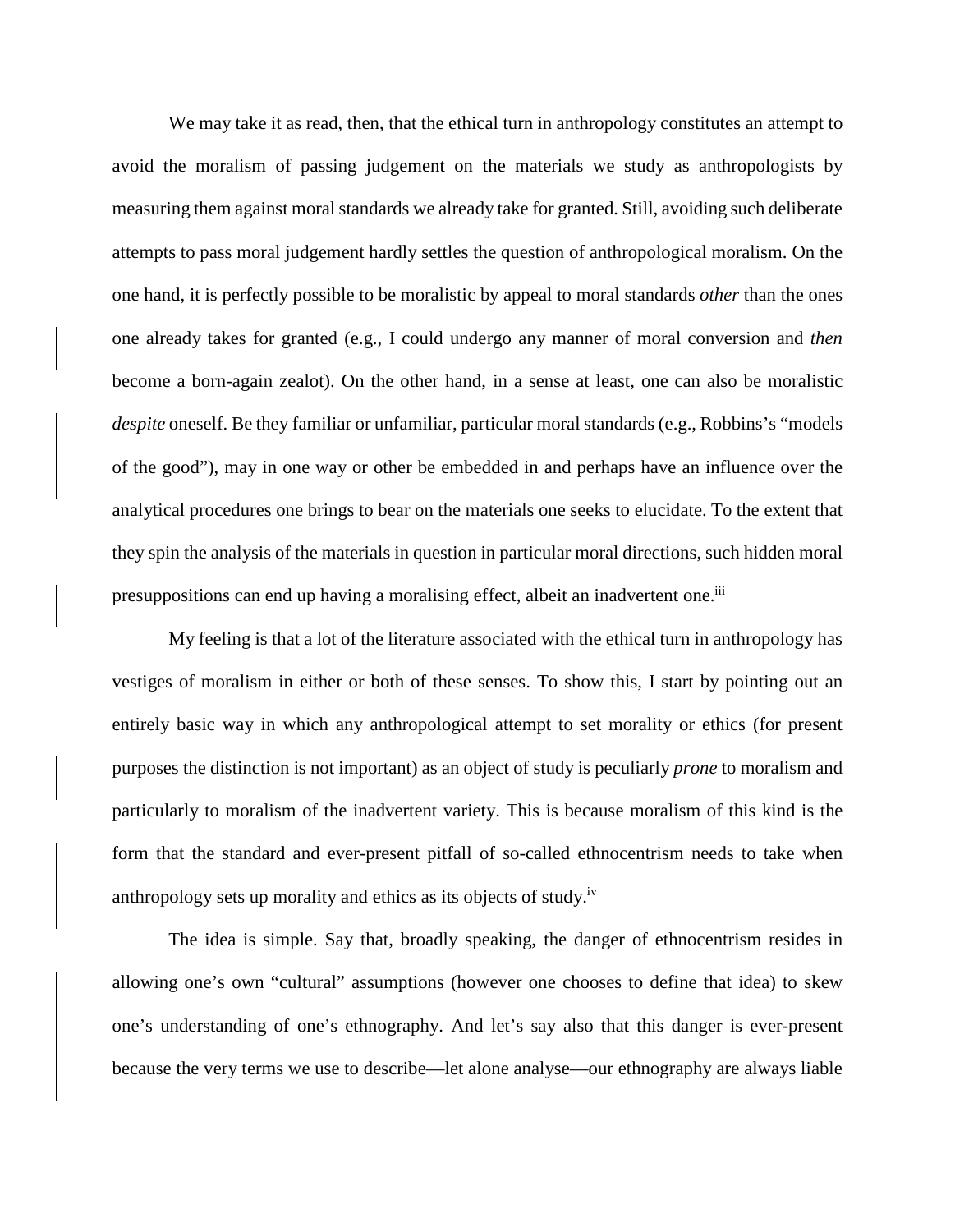to be laden with such assumptions. What kinds of assumptions may be at issue in each case will depend partly on what we take to be the nature of the ethnographic materials in question. For example, if the ethnographic material concerns what we might describe as cosmological classifications (e.g., for Buddhists in Asia, the Buddha has divine qualities), then our description runs the danger of being "cosmologically" ethnocentric (e.g., is our notion of the "divine" appropriate to the Buddha, or is this just a projection of our own theistic theology? cf. Durkheim 1995, 28–31)? Or if, say, the ethnography concerns what we might describe as social or political organization (e.g., Indian society is socially stratified according to caste affiliation), then our description runs the risk of being sociopolitically ethnocentric (e.g., is our notion of social stratification appropriate to the study of caste in India, or is this just a projection of our own ideology of individualism (cf. Dumont 1980, 3–4)?

Note that such forms of ethnocentrism do not imply a moralising stance ipso facto, although they may do so more indirectly (e.g., both believe in a higher being, and a commitment to egalitarian individualism could be treated as moral dicta, and thus their projection onto diverse ethnographic materials could come to acquire a moral dimension). But when it comes to ethnographic situations that pertain to dimensions of life that are deliberately treated as moral or ethical, as they are so programmatically by authors associated with the ethical turn, the danger is indeed that of "moral" or "ethical" ethnocentrism, and that, I would suggest, is tantamount to the danger of inadvertent moralism. Even the very broad quotation I provided from Robbins's manner of framing his anthropology of the good can be used to illustrate the problem. Such a study, Robbins says, explores how people live in the light of "what they think of as good." As we saw, the "what they think of as" part of the phrase is meant to assuage the suspicion that an anthropology of the good would seek to export what *we* (anthropologists) think of as good to the people we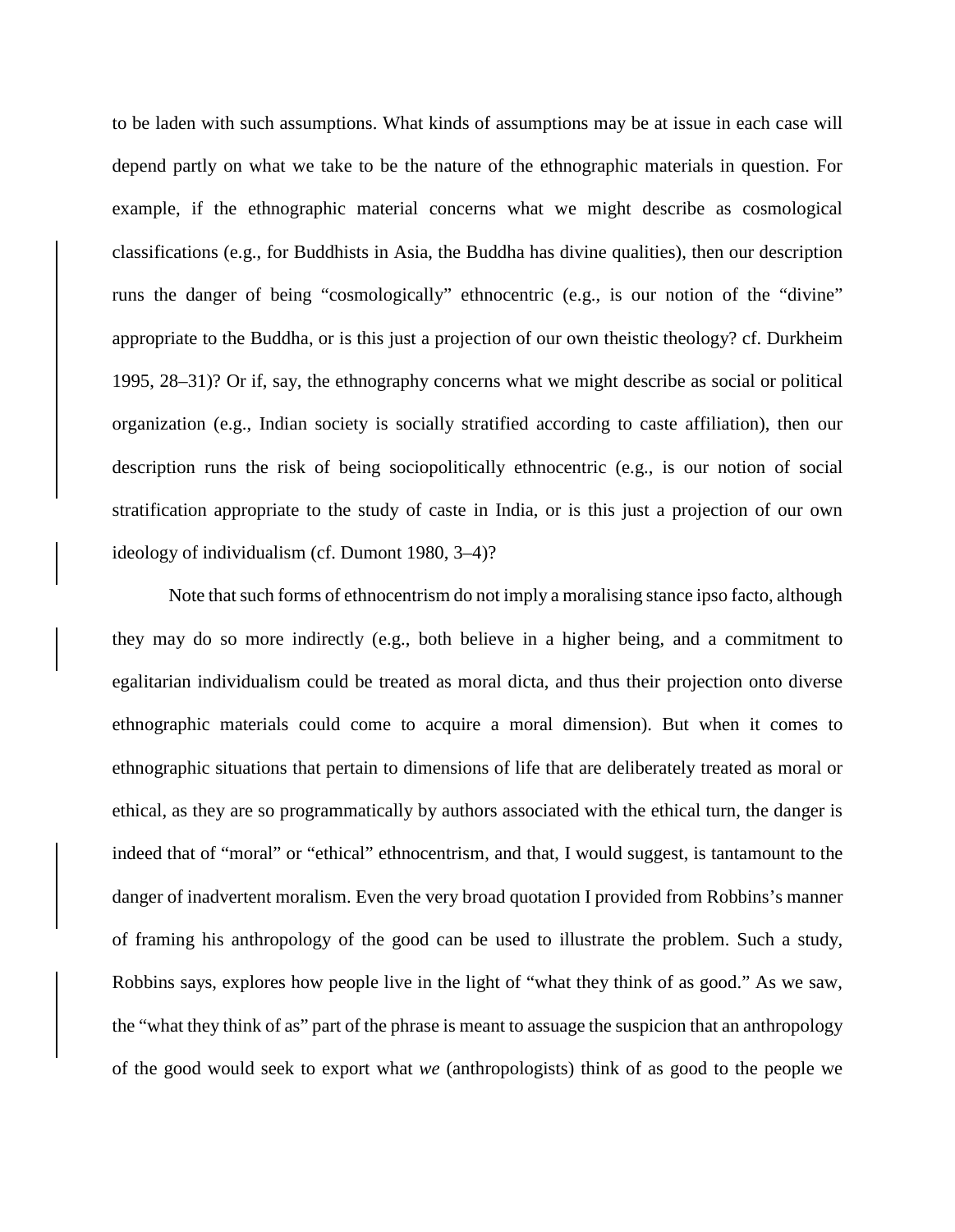study—that being an overtly and inadmissibly moralizing project *sensu* Fassin. But the term *good* in itself does, of course, carry within it assumptions that are informed by just that, namely what *we* think of as "good" (how could it not?). So avoiding ethnocentrism, in this case, must involve somehow neutralising or otherwise bypassing those assumptions in order to allow what *the people we study* take to be "good" to emerge—including what such a word might even mean. But note the moral qualities that this standard anthropological problem comes to acquire in this case. Unlike the cases of Buddhism and divinity or caste and social stratification, a failure to neutralise our assumptions on this score would land the anthropologist, ipso facto (though, of course, inadvertently), in a moralizing stance because the assumptions at issue here *are moral ones*—they are assumptions, after all, about *what the good is*. Failure to avoid ethnocentrism, in other words, would land us with projecting our own "models of the good" on the people we study, which is exactly what we have defined as the danger of moralism.

Although I cannot review here the diverse and increasingly voluminous literature on the ethical turn, I want roughly and indicatively to use this way of setting up the problem of ethnocentrism in moral anthropology to distinguish three strategies that could be adopted to avoid the moralism to which it can give rise. Each of them turns on the possibility of what I shall call *analytical displacement*, which involves finding different ways to bypass standard assumptions about what morality and ethics look like in order to allow alternative moral possibilities found in different ethnographic situations to be expressed. Mapping these three strategies roughly onto some representative examples from the literature, I want to suggest that the vestiges of moralism one feels when one reads these works can be understood according to the manner and degree to which their strategies of displacement fail. I shall then close by suggesting a fourth strategy, which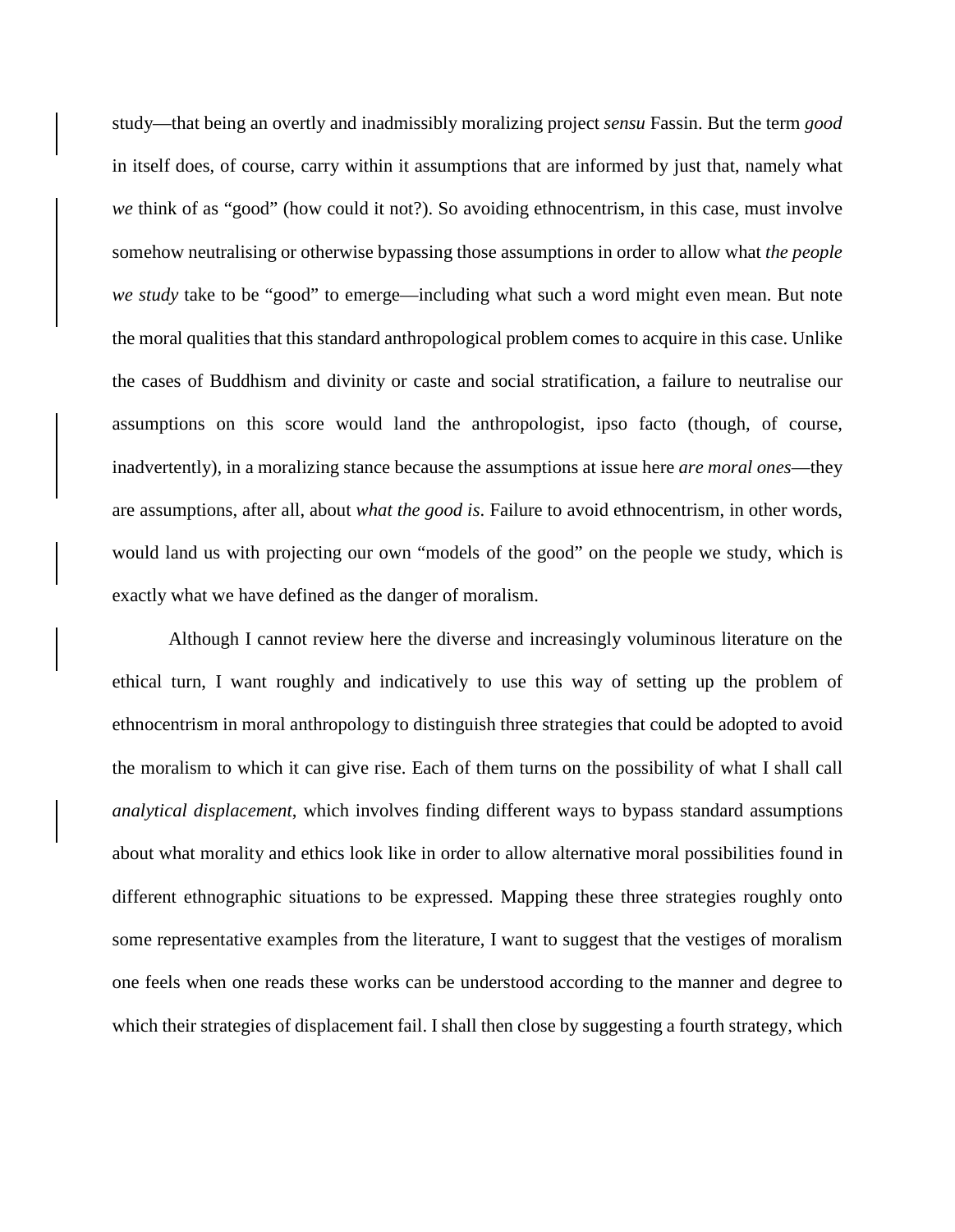I brand as *analytical reversal*, and that I think has the anthropological virtue of being constitutively nonmoralising.

#### *Three Steps Away from Moralism*

If moralism, as we have defined it here, consists in (ethnocentrically) reading ethnographic materials through the prism of our own moral and ethical assumptions, then strategies of analytical displacement can be understood as attempts to avoid that by shifting the standpoint from which those materials are viewed. One way of doing this, as I have already suggested, is to replace our standing moral and ethical assumptions with new ones. Sticking with the spatial metaphor, we can think of this as a *sideways* displacement: one set of moral and ethical assumptions is put to the side in order to be replaced by another one that is presumably better suited as a starting point for understanding the moral and ethical dimensions of the ethnographic materials in question.

Perhaps the most prominent example of this approach in the recent debate about ethics in anthropology is the return to the "virtue ethics" of Ancient Greece and Rome. Influenced by Foucault's classically inspired late writings on ethical self-formation as well as the twentiethcentury revival in moral philosophy of Aristotelian concepts of virtue (explored particularly by English-speaking philosophers as an alternative to the standard dilemma between Kantian deontology and utilitarianism), a number of anthropologists have in recent years posited classical notions of virtuous conduct as a compelling framework for understanding the moral and ethical stakes of the modes of living in which they are interested ethnographically. As Cheryl Mattingly points out in an astute commentary on these writings (2012), virtue ethics has seemed appealing to anthropologists keen to avoid, on the one hand, simply conflating morality and ethics with all that is social (and particularly the notion, associated with Durkheim, that morality is a matter of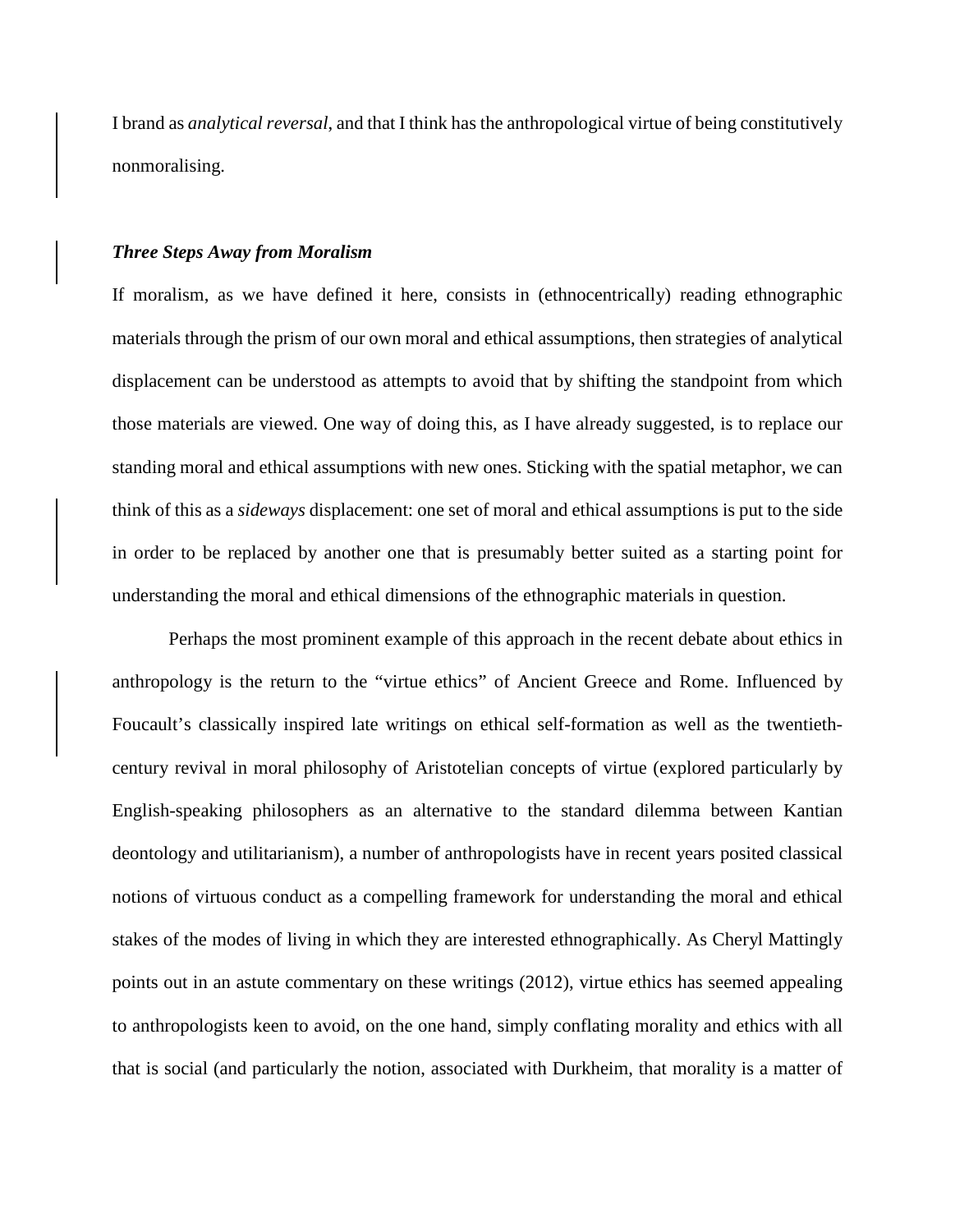unreflectively following rules; cf. Laidlaw 2002) and, on the other, imagining ethics as the prerogative of autonomous individuals able to stand above their otherwise contingent historical and sociocultural circumstances so as to freely choose their own moral destiny(this being the moral view from nowhere, as Mattingly calls it (2012, 163), that both Kantian categorical imperatives and utilitarian happiness-calculi arguably presuppose). Very much in line also with the practice of ethnographic research, Mattingly suggests, virtue ethics is "in broad sympathy with anthropological critiques of universal reason." According to this view,

[a] moral decision or action cannot be determined through some universal set of rules, procedures or reasoning processes […] Rather, the moral is always historical, always shaped by social context. […T]he moral in any society is dependent upon the cultivation of virtues that are developed in and through social practices. The moral is centrally bound up with practices of self-care and self-cultivation […] It is an integral and pervasive aspect of social life […] a communal enterprise; there are no persons here who are independent of the practical communities which shape the technologies of virtue and the aspirations about the good life to which individuals ascribe. (Mattingly 2012, 164)

It is clear that this move back to the ancients is not *intended* to be moralizing, as it deliberately avoids investing "the moral" with any particular content, as it would—for example, if it were to recommend some virtues over others. Nevertheless, if the move is partly an attempt to avoid ethnocentrism and particularly the problem of taking for granted the quintessentially modern idea of a rational individual as the universal agent of moral judgement, then it is worth noting that it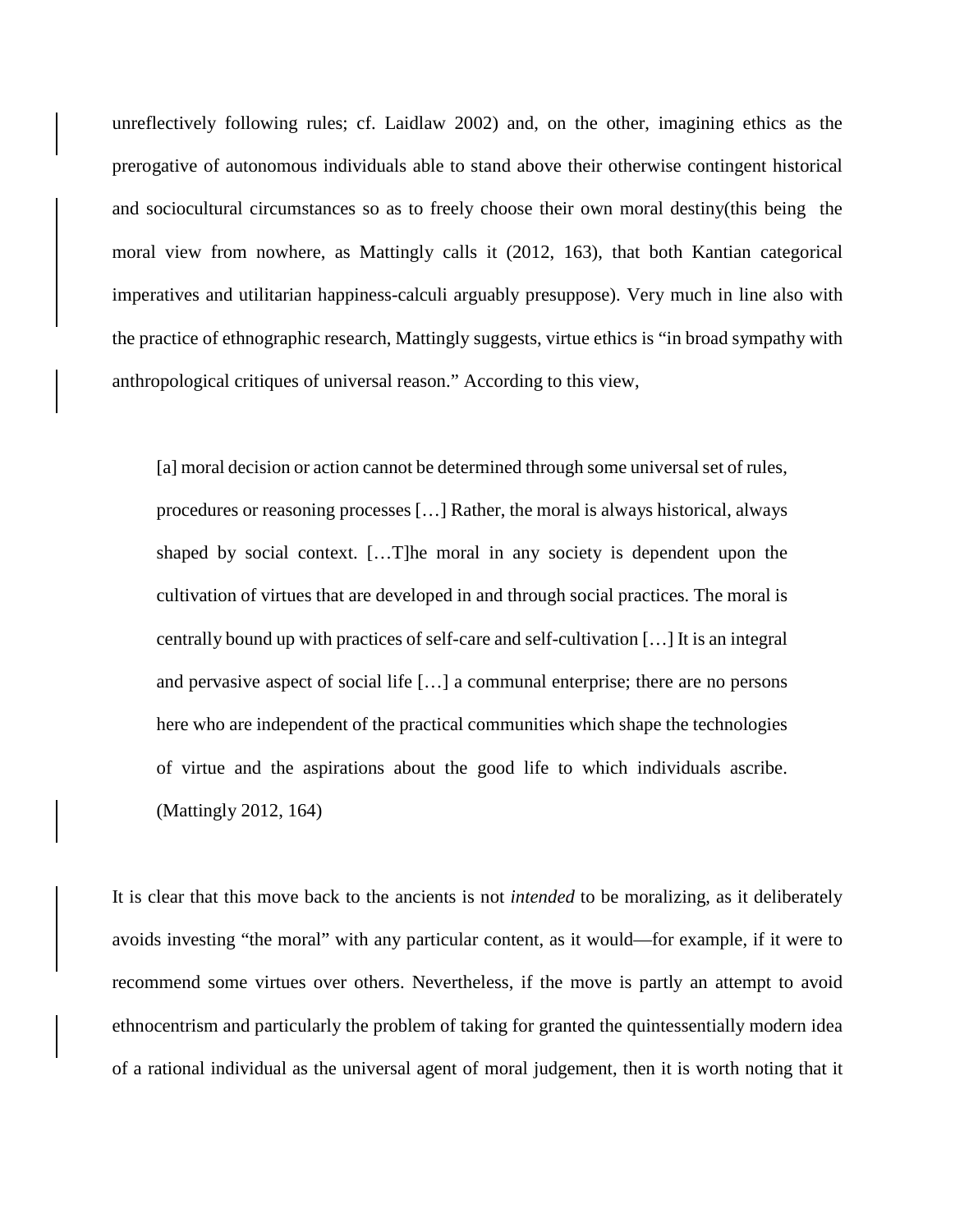does so only by inviting us to adopt as our analytical starting point a set of assumptions about morality that are just as contingent. Virtue ethicists' emphasis on social practice may indeed be more in line with anthropological concerns than more abstracted ideas of reasoning or calculating individuals as free moral agents. But they are no less historically and socioculturally contingent on that and, therefore, no less liable to skew analysis of potentially divergent ethnographic materials—only now in a classical rather than a "modern" direction. Although the image of the self-forming person may have become hegemonic in anthropology due to the influence of Foucault, it is hardly any more neutral as a premise for what—or who—it is to be a moral subject than the image of the reasoning/calculating individual. The dangers of a modern ethnocentrism are swapped for those of a classical one. And because morality is at issue, as per my argument above, the spectre of moralism persists.

A standard strategy for overcoming this kind of problem in anthropology is to add, if you like, a vertical dimension to the analytical displacement by ascending from historically and/or socioculturally particular analytical points of departure to universal ones. In the context of the aforementioned philosophical debates about the definition of morality, we may note in passing that if Kant himself—the arch-universalist of Western philosophy—has been found wanting in this respect, then improving on his attempt to formulate universal criteria for identifying what counts as a "moral judgment"—and, indeed, for exercising it—must surely be a tall order. Be that as it may, it is in principle conceivable that one could transcend the contingencies of particular moral and ethical traditions (be they the ordinary assumptions embedded in our own or any other peoples' moral judgements or behaviour or the more explicit moral frameworks articulated by philosophers, whether modern or Ancient) in order to formulate a framework that would be capacious (that is to say, neutral) enough to allow us to identify and analyse the moral and ethical dimensions of diverse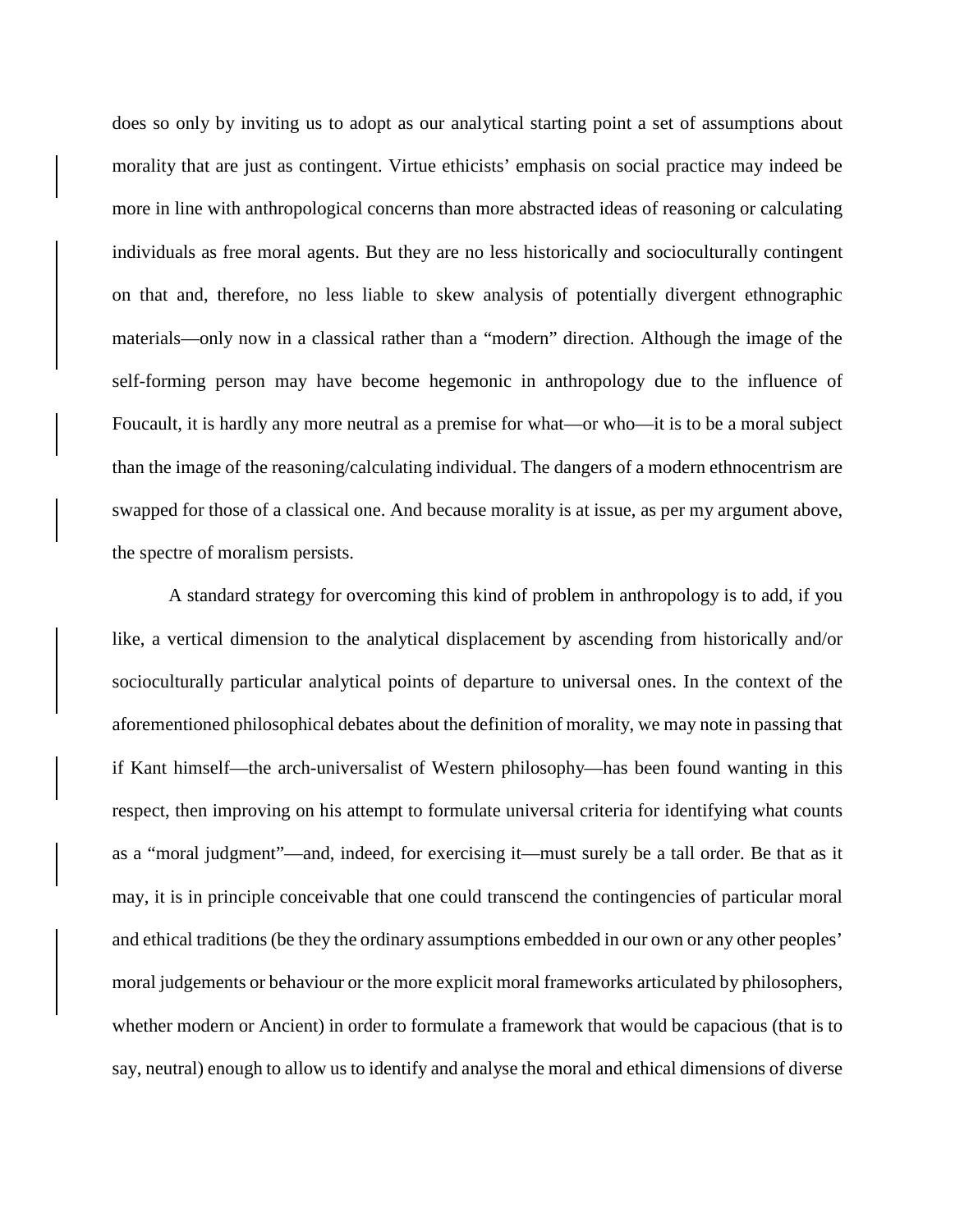ethnographic materials without skewing them in one moral direction or another. Sticking with the spatial metaphor, we may call *upward* this venerable strategy of analytical displacement (some would view it as the holy grail of anthropology, others as an ill-advised and, in any case, impossible dream).

On my reading, James Laidlaw's book-long (2014) attempt to formulate an anthropology of ethics centred on the idea of "reflective freedom" (147) is the most compelling example of such an approach. Critically interrogating a vast array of moral philosophers—and not least Foucault, Aristotle, and the Anglo-Saxon virtue ethicists—Laidlaw suggests that a capacity to ""step back" from and evaluate our own thoughts and desires and decide reflectively which desires we wish to have and to move us to action<sup>"</sup><<AU: Should an opening quotation mark be placed somewhere **in this sentence to accompany this closing quote mark, or should this be deleted?>>** is "intrinsic to the very idea of ethics" (ibid., 148–149). Much as with classical ideas of virtue and *phronesis*, on which Laidlaw builds, such a conception of freedom is thoroughly compatible with anthropological intuitions about the historical and sociocultural constitution of action. Crediting Foucault with making this most explicit, Laidlaw emphasises that "the forms reflectivity takes, constituted as they are through socially instituted practices and power relations, are historically and culturally various. And therefore various also are the ethical agents so constituted" (2014, 149). Accordingly, a great deal of Laidlaw's book is devoted to dissecting analytically diverse ethnographic treatments of moral and ethical comportment in different parts of the world so as to show that they can be understood as historically and socioculturally variable realizations of people's exercise of reflective freedom, giving rise to equally variable processes of ethical selfconstitution.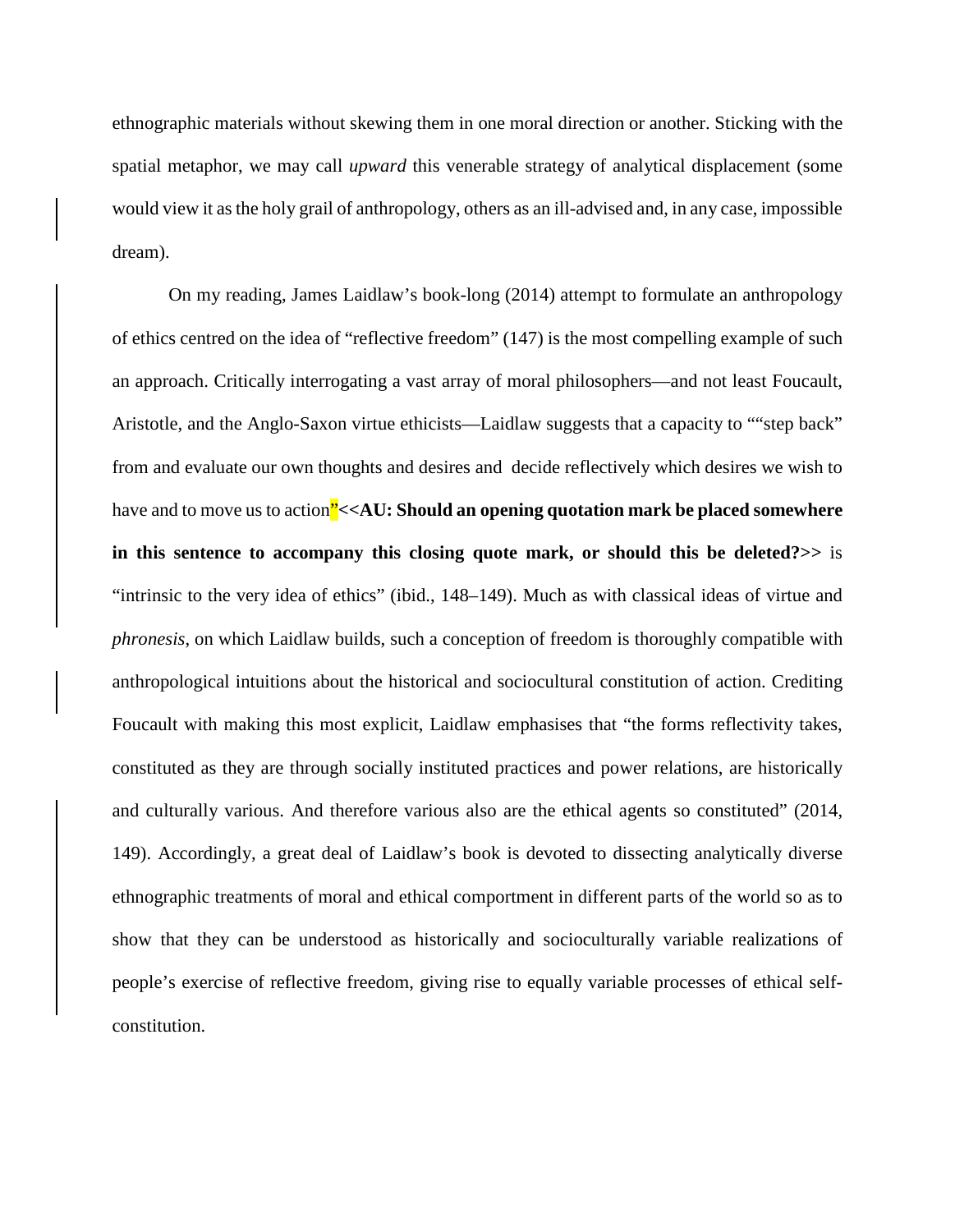Laidlaw's synthesis is incisive, leaving one thoroughly persuaded that freedom and reflectivity are indeed at the heart of the dimensions of life one would want to call ethical and that attending to their varied realizations in different ethnographic contexts can serve, as he puts it, to "expand one's moral horizon" through the exercise of "ethnographic imagination" (2014, 216). This is an activity that, as Laidlaw points out at the very end of his book, is itself a "mode of reflective self-formation" (2014, 224) and hence an ethical exercise in its own right. Indeed, for the sake of our argument here, we may accept Laidlaw's thesis that reflective freedom is inherent to all the otherwise varied phenomena we would want to describe as ethical. If follows that reading reflective freedom onto diverse ethnographic materials, as he does, is not ethnocentric because, as we have accepted *ex hypothesi*, such freedom is inherent within them.

Still, from the point of view of our question regarding moralism, I would suggest that a slightly different problem—one that is in a sense equivalent to ethnocentrism—remains. Even if we do accept that freedom is a common denominator of otherwise diverse ethnographic instances of ethical comportment, it would perhaps be uncontroversial to accept that such phenomena would quite naturally include a host of *other* dimensions, some of which may also be relevant to their ethical nature. To avoid having to exercise one's ethnographic imagination too much here, one can simply refer to all the other features in which anthropologists dealing with such materials have at different times and in different contexts been interested: normativity, rule following, virtues, values, judgements, compulsion, social respect, human dignity, good and evil, or what have you. Productive as it may be, bringing phenomena as diverse as these to analytical heel with reference to the idea of freedom necessarily involves presenting them in a particular light. Phenomena, that is, that can be assumed to be "bigger" than *just* the question of freedom are analytically *slanted*,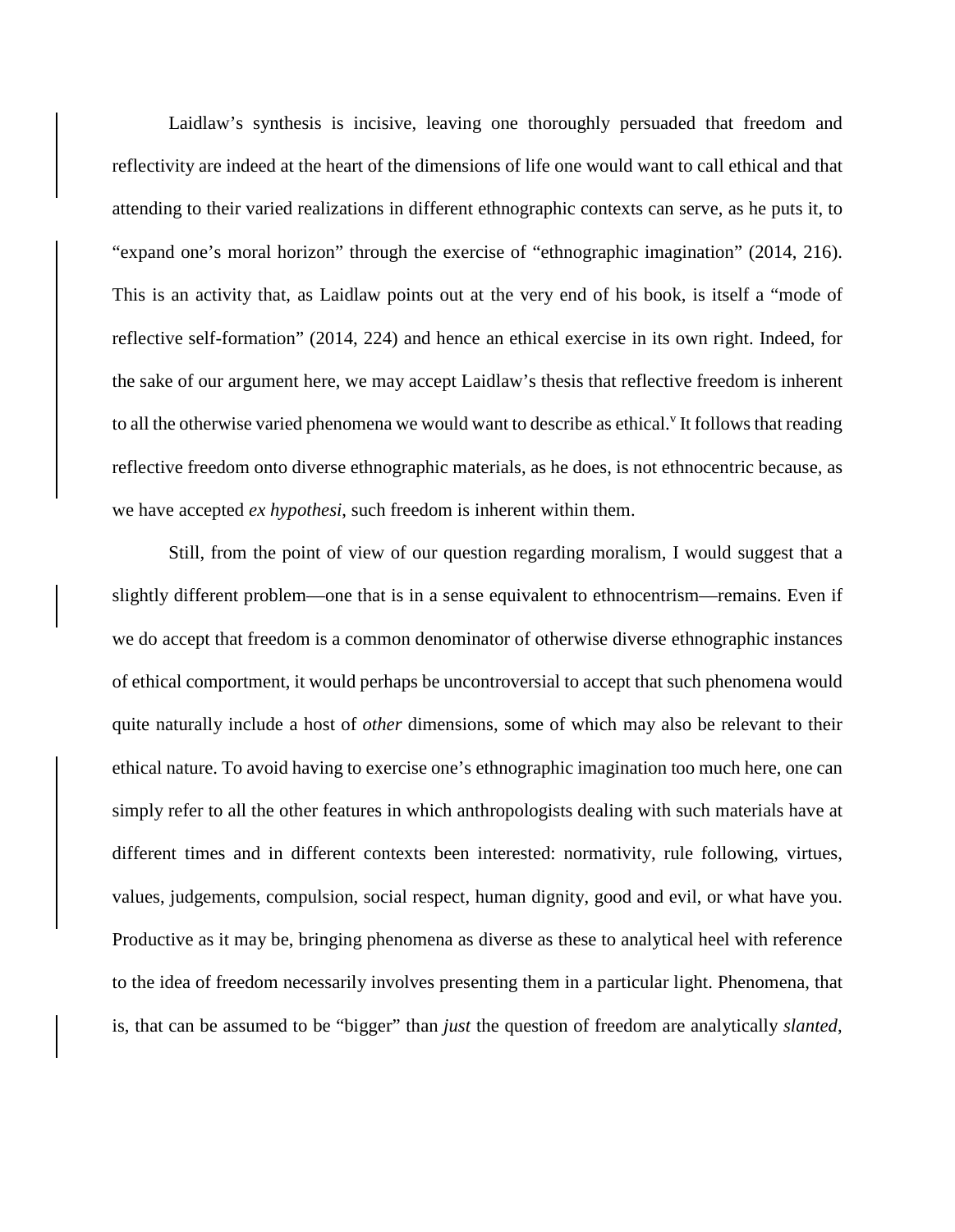say (rather than "skewed," which would convey the stronger distortion implied by the charge of ethnocentrism), as varied expressions of human freedom.

But then the moral character of the very concept of freedom renders the approach moralistic in the same sense and for the same reasons I presented in relation to the sideways displacement of the virtue-ethicists: here too ethnographic materials are read through the prism of a particular set of assumptions about what counts as ethical in the first place. And again, because those assumptions—in this case the idea of freedom—are themselves ethical in nature, their adoption lends a particular moral spin to the material in question as well as to its analysis. In fact, I suspect that Laidlaw would have little trouble accepting that his approach is moralising in this admittedly restricted—though, in my view, no less significant—sense. Throughout the book, after all, he is open with his admiration for liberal philosophers and the values of freedom they have propounded, and one suspects he would be happy to acknowledge that his anthropology of ethics and freedom can be read as a distinctively anthropological contribution to lines of thinking originating in the liberal tradition of social and political philosophy.

However one might feel about these commitments, from an anthropological point of view, one cannot help but ask how far the slant towards a particular moral-cum-political direction might amount, after all, to a restriction of the ethnographic imagination (see also Robbins 2007). How far can an anthropology of ethics settled on the question of freedom allow the contingencies of particular ethnographic materials to suggest alternative ways of imagining what might be at stake in moral and ethical conduct? Again, even if we were to agree that all such conduct involves an element of freedom (and the point would hold for any other concept one might choose to put at the heart of one's definition of ethics), we could still wonder whether all the *other* elements involved in any given ethnographic case could not, in their contingency, suggest alternative ways of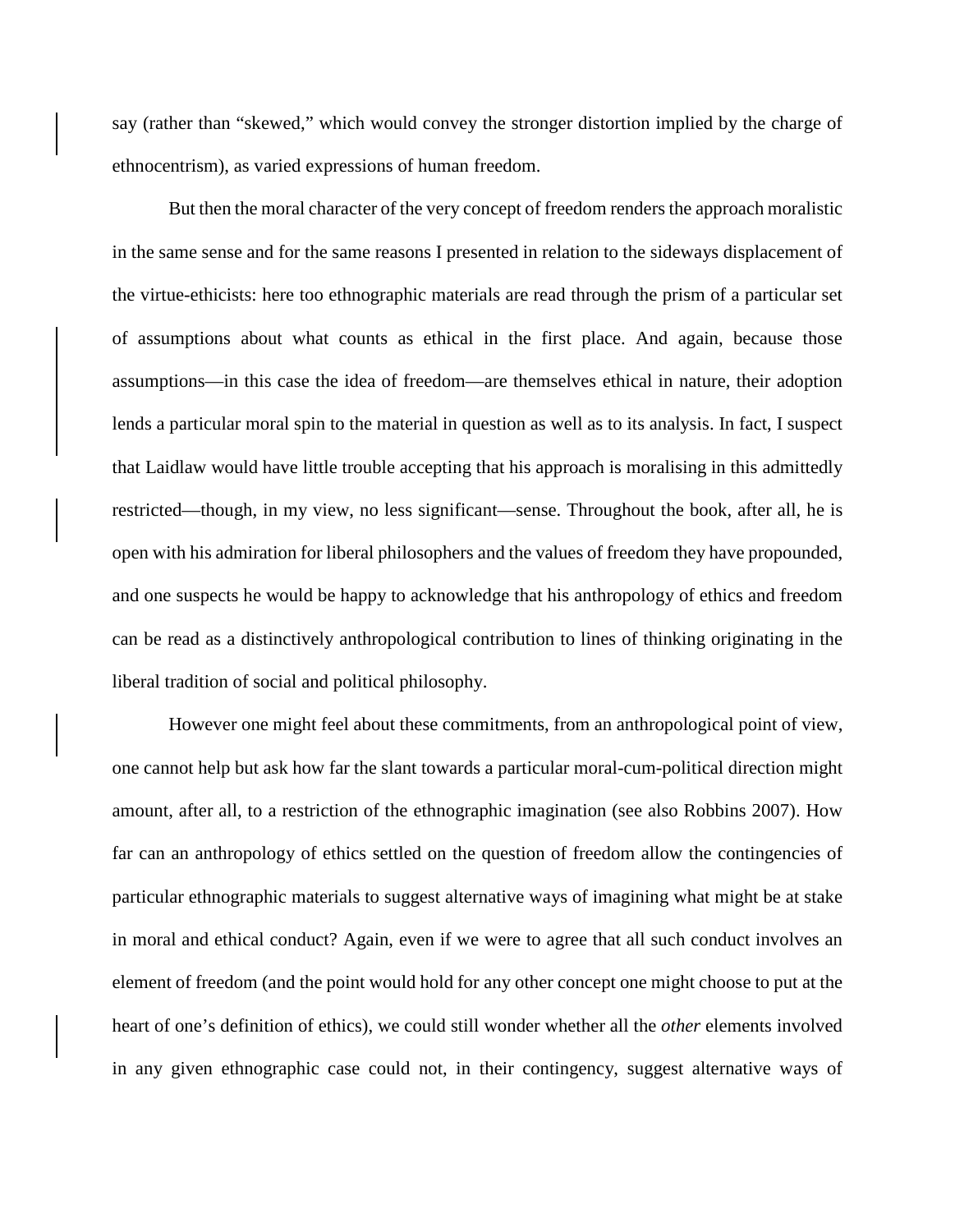imagining what ethics might be and how it might operate. Indeed, the point can be generalized. Whether one seeks to displace one's initial moral/ethical intuitions sideways or upwards, as we have seen, the problem is that whatever (new) starting point one chooses will put its own moral/ethical spin on the ethnography. And this is because the new starting point—classical ideas of virtue, liberal ideas of freedom, or whatever other framework one chooses—is itself moral/ethical in character so inevitably ends up colouring in such terms the ethnography on which it is brought to bear and, in this sense, "moralises" it.

This brings us to a third strategy of analytical displacement, which seeks to bypass just this problem by avoiding moral and ethical frameworks altogether as the starting point for the anthropological study of moral and ethical comportment. According to this approach, if the problem of moralism arises because anthropologists assume that to study morality and ethics you must first provide a suitable definition of what might count as such by using moral and/or ethical concepts in particular ways, then the way to avoid moralism must be to frame one's analysis in a manner that avoids moral and ethical concepts altogether. To complete the spatial image, I visualise this manner of displacement as moving *downwards*, inasmuch as the idea is to go underneath moral and ethical concerns to find a deeper level of inquiry at which such phenomena can be framed in terms that are not themselves moral or ethical. (Note that this blurs my metaphor: if the upward displacement was a move towards the universal, one would expect the downward one to drill into the particular. Nevertheless, here I mean downward as "deeper" or "underlying" rather than in some sense more "specific" or "contingent.")

The most steadfast proponent of such an approach in the ethics literature in anthropology is Jarrett Zigon. In a series of publications (e.g., 2014a, 2014b) he has been arguing that, in building their analytical frameworks around ethical concepts such as virtue, freedom, dignity, good and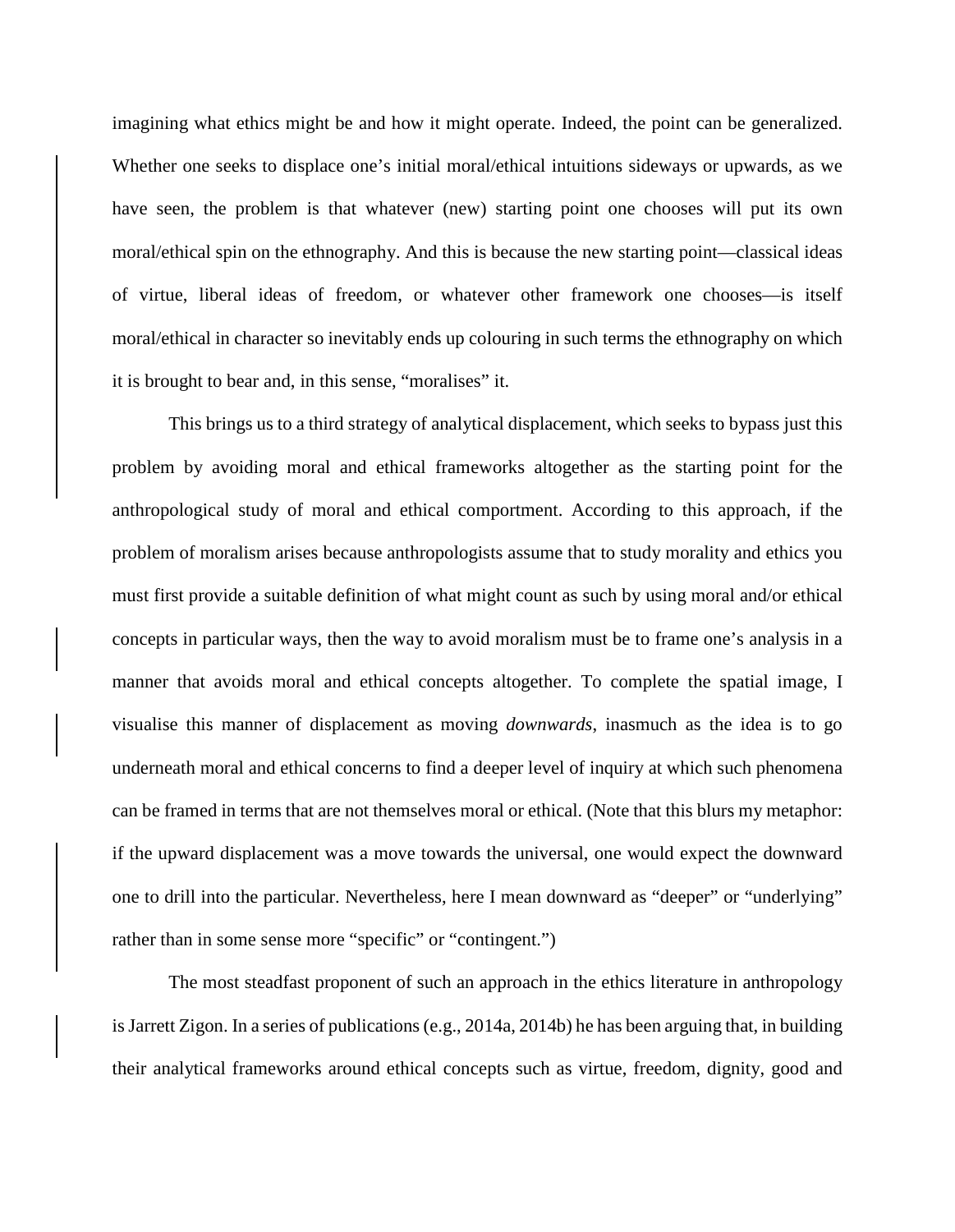evil, or right and wrong, anthropologists have willy-nilly tended to foreclose the question of what might constitute morality or ethics in any given ethnographic context. Explicitly distancing himself from neo-Aristotelian and Foucauldian approaches, for example, Zigon argues that reliance on such ethical philosophical frameworks "restricts our research and analysis because it limits what we might recognize as moral experience beforehand" (2014a, 16)—this being the nub of the problem of moralism as I have defined it here. "[T]o counter such a limitation", Zigon continues, "we are best served with a broad and open framework that allows us to discern the diverse and oftentimes wide-ranging moral claims, acts, and dispositions we may find in the world" (2014a.).

To this end, much of Zigon's work has been oriented towards developing an analytical framework built not on ethical concepts such as virtue or freedom but rather on the more primordially ontological dynamics that, according to Zigon, underlie people's diverse moral and ethical comportments. In particular, he draws on such Heideggerian ideas as Dasein, dwelling, and being-in-the-world as well as on Deleuzian conceptions of relation and assemblage to suggest that moral and ethical life is best framed as a matter of what he calls "attunement" to the relational assemblages in which people are necessarily entangled. Such relational entanglements, Zigon suggests, come to constitute a life trajectory with which the subject is by definition concerned and to which s/he is committed in different ways—whether positive, neutral, or negative—thus maintaining a stance Zigon brands as "fidelity." The upshot of this is a distinction between comfort in and anxiety about one's relations: "I am advocating an approach that posits moral ways of beingin-the-world that have as their primary concern dwelling comfortably in a world one has found oneself in and reducing the anxiety one feels when the relations that constitute this world become problematic" (2014a, 27).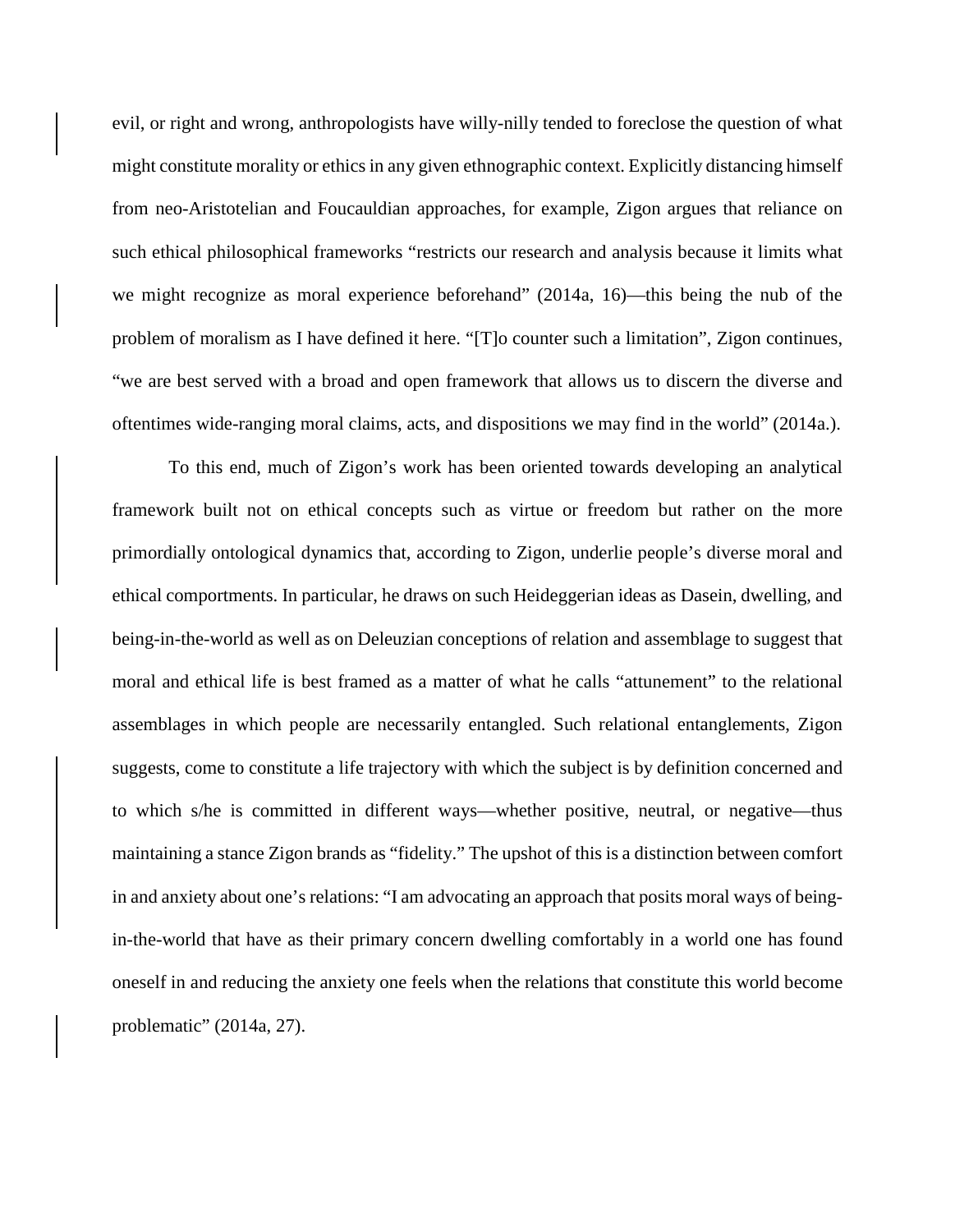Without going into the detail of Zigon's ontologically minded framework, here I want only to draw attention to the strategy he adopts to develop it, which proceeds in three steps. First, in a critical spirit, Zigon points out that each of the available ethical frameworks that anthropologists of morality have adopted is underwritten by particular ontological commitments, pertaining most obviously to the kinds of beings that can be given the role of moral actors. For example, just as deontological approaches presuppose the existence of a law-following rational being and consequentialist ones assume the existence of a calculative one, so Foucauldian approaches are premised on the existence of a "transformative being that is able to enact […] transformation through its own work on and care for the self" (2014a, 20). From this critical observation follows Zigon's second move, which is to suggest that to avoid trapping one's analysis of moral and ethical comportment in the terms of these established moral and ethical frameworks, one must revise the ontological commitments that underpin them. Hence, Heidegger's conception of being-in-theworld is adopted as the deepest touchstone on which an alternative set of ontological commitments could be developed—Da-sein, dwelling, relational being, and other such conceptions being some of the building blocks. And this sets the (ontological) premises for the third and final step, which is to draw out consequences for human comportment that, as Zigon seeks to show, can provide an alternative framework for studying moral and ethical dimensions of life—one that, in Nietzsche's sense, goes "beyond good and evil" (2014a, 25). Attunement, fidelity, comfort, anxiety, and so on become the new terms through which moral and ethical life is anthropologically conceived.

There is something basically attractive about Zigon's revision of moral and ethical intuitions—it reads as nothing short of an alternative ethical theory with an integrity of its own. But from the point of view of our argument here, that's exactly the problem. Although articulating alternative ontological premises for one's understanding of ethical comportment may indeed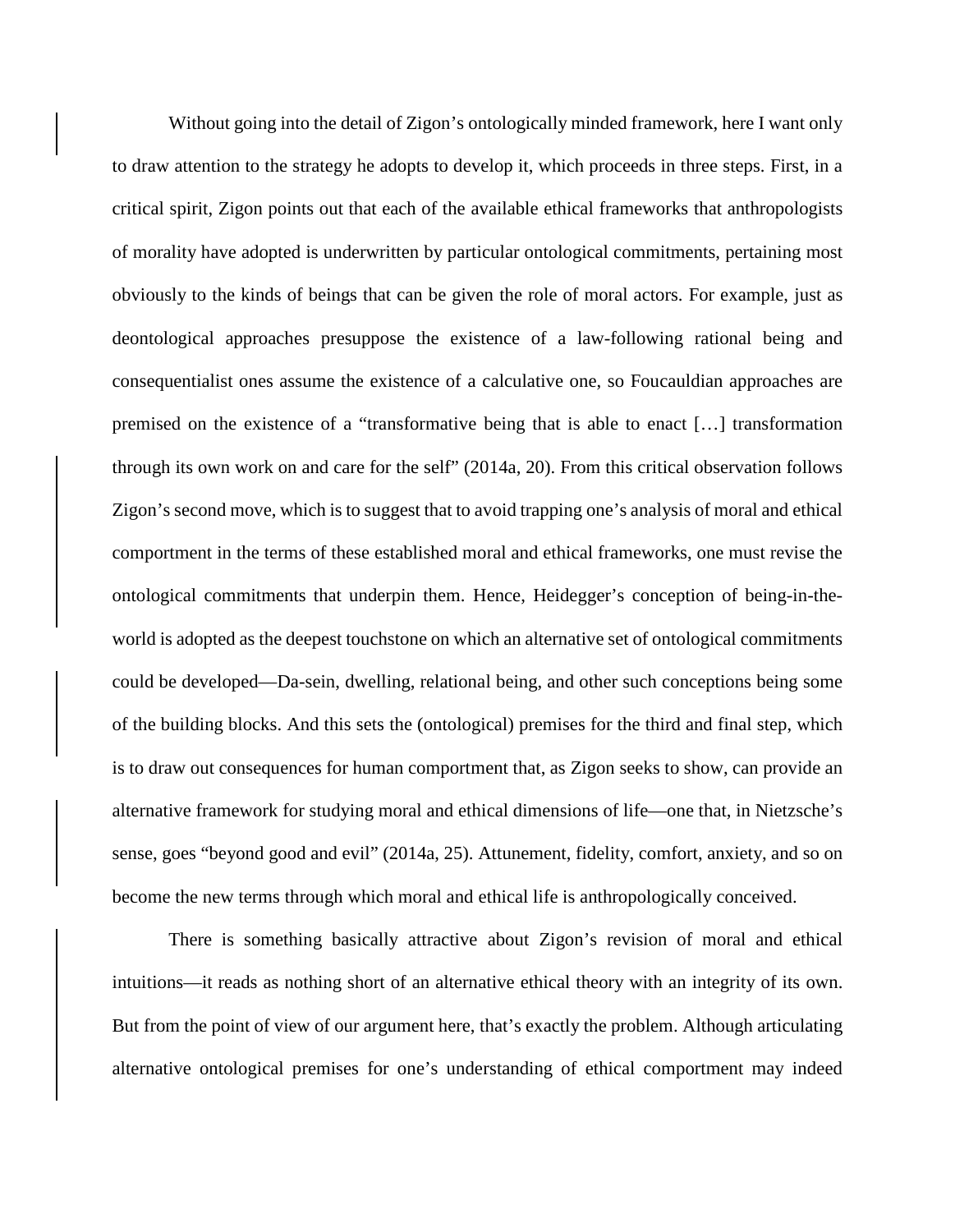provide new ways of appreciating the moral and ethical dimensions of diverse ethnographic materials, it hardly removes the problem of skewing or slanting those materials in very particular ways. To be sure, as Zigon insists, the alternative ontological starting point he articulates, in terms of being-in-the-world, relationality, dwelling and so on, may not be as explicitly moral or ethical in nature as the notions of virtue, freedom, or good and evil that it seeks to displace "downwards" (although it is worth noting that Zigon does not provide a clear criterion for identifying what concepts may or may not be taken to count as moral/ethical—e.g., why exactly are virtue or freedom to be taken as ethical concepts while dwelling or attunement are not?). But the analytical framework that Zigon goes on to elaborate on the basis of these ontological commitments most certainly has a moral/ethical hue of its own. Just as, say, Foucault propounds an image of selfcultivating, caring, and, indeed, free (*sensu* Laidlaw) selves, so Zigon proposes the notion of subjects who care about the relationships into which they are thrown, seek attunement to and, thus, comfort in them, and so on. And this ethics, as he calls it too (2014b), provides the starting point for Zigon's analysis of ethnography just as much as the ethics of virtue or freedom do for others. So, surely, the problem of moralism persists: particular moral and ethical conceptions spin the analysis of otherwise diverse ethnographic materials in a way that, with respect to these basic (albeit novel) analytical-cum-ontological commitments, remains uniform. Ethnography, again, formatted to the analyst's chosen moral and ethical presuppositions or, at least, as per Zigon's downward displacement, to the ontological commitments that undergird them.

## *An Amoral Volte Face*

It may be clear at this point that all three of the strategies of analytical displacement that we have reviewed—sideways, upward, and downward—are basically similar in their structure. To see this,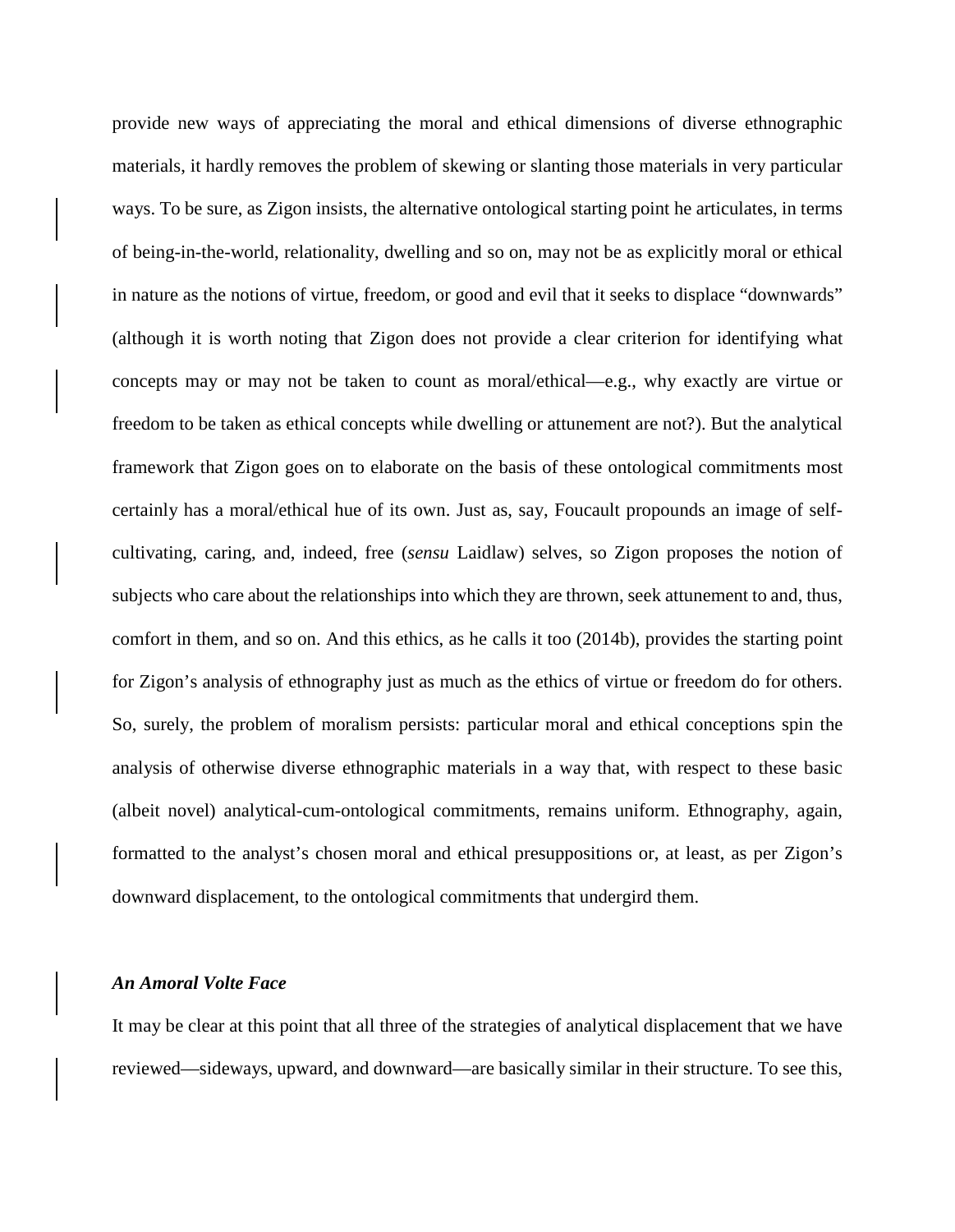it is helpful to imagine the problem with which all three of them are designed to deal—namely the problem of ethnocentrism and the risk of moralism that rides on it—as a sort of confrontation between two sides. On the one hand, we have ethnography (and particularly those dimensions of it we would want to thematise as moral or ethical), and on the other, we have the analytical concepts and procedures that the anthropologist brings to bear on it. The problem of ethnocentrism (and moralism), then, consists in the danger of the latter spinning the former in a particular moral or ethical direction. We may note, then, that all three strategies for assuaging this problem involve displacing potentially problematic (viz. moral spin inducing) analytical assumptions by introducing a third player in this confrontation—a mediating one that can diffuse it. Classical ideas of virtue, universal conceptions of freedom, or Heideggerian concerns with dwelling all do the same thing in the structure of these arguments: they provide an analytical starting point that is considered, for different reasons in each case, better equipped to reveal the moral and ethical dimensions of the ethnography.

Still, if none of the three approaches fully avoids the problem of moralism—the problem of reading particular moral and ethical conceptions onto otherwise diverse and potentially divergent ethnographic materials—that is because of a basic premise they all share: namely, the idea that the analytical decisions as to what might count as "moral" or "ethical" at all, and how these dimensions are to be identified (let alone analysed) in any given ethnographic situation must be made *before* the analytical encounter with the ethnographic materials takes place. The strategy, in other words, is first to build up an analytical framework (drawing centrally, as we have seen, on various moral philosophers—Heidegger, Deleuze, or whomever) and then to "run" it on different ethnographic materials, showing how the framework allows us to get a handle on moral and ethical dimensions inherent within them. Admittedly, as Laidlaw in particular makes clear, the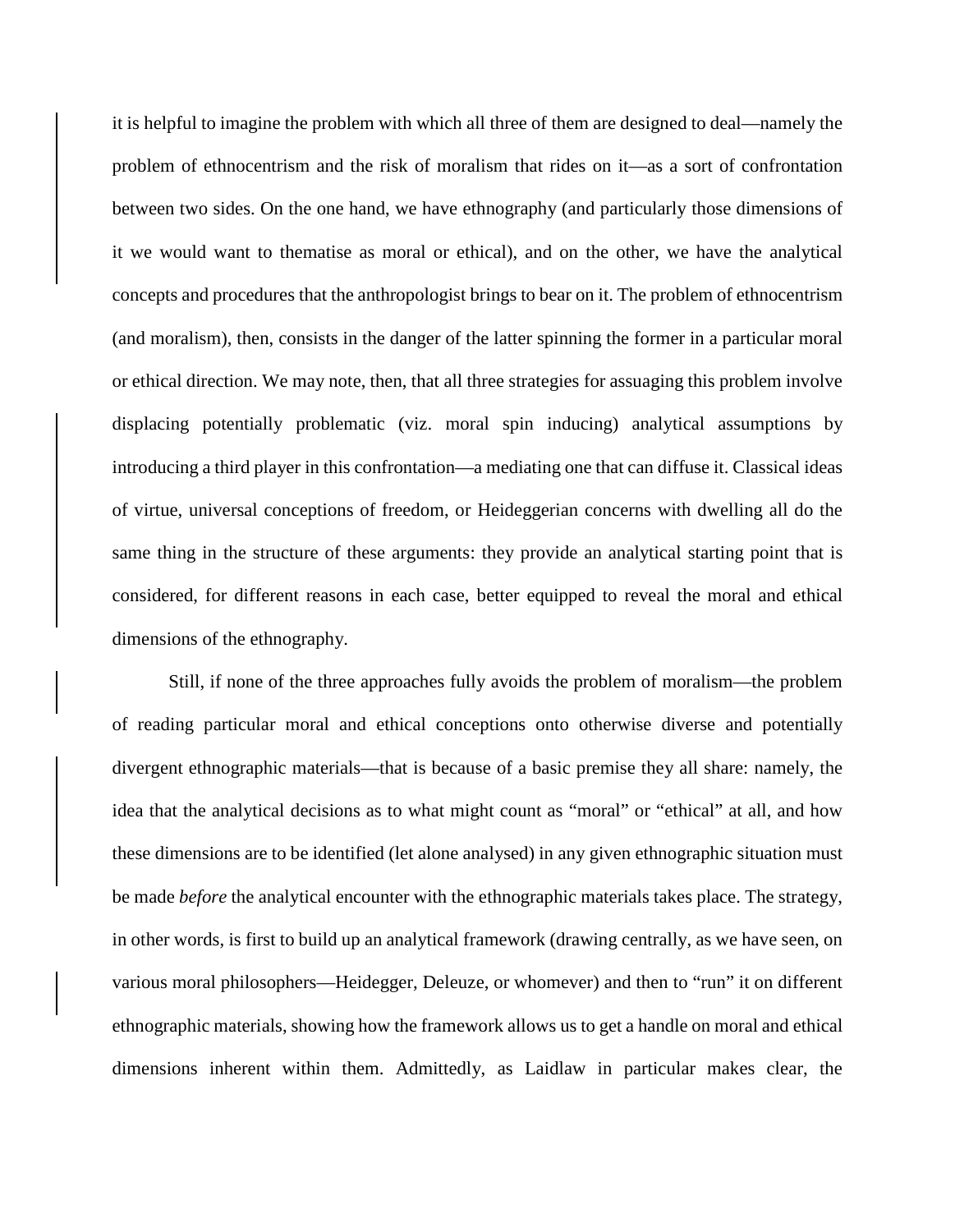ethnographic materials, in all of their diversity, can have a reciprocal effect on the analytical framework, expanding or otherwise modifying our understanding of morality and ethics in the process of its ethnographically driven analysis—this being the power of the "ethnographic stance." as Laidlaw calls it (following Bernard Williams), to expand our moral imagination. But note how this way of imagining the reciprocity between analysis and ethnography confirms the basic idea that the former's power resides in its capacity to frame—or, in a Dumontian, hierarchical sense, "encompass" (1980)—the latter. Although the specificities of any given ethnographic situation might serve to expand or otherwise modify the coordinates of our chosen analytical framework, they are by no means meant to exceed or undermine them, let alone contradict or negate them. Reverting to our spatial metaphor, we could say that the basic strategic assumption here is that analysis must move—or even march—*forward*: having decided on one's basic analytical framework, one then goes ahead and *ratifies* it by showing all the ways in which it can shed light on different ethnographic situations, even as those situations invite one to further develop, expand, deepen or otherwise modify the framework itself. Find the best analytical starting point, then go forth and conquer the ethnography with it, and remember: what doesn't break you makes you stronger!

But then we may conclude that the problem of moralism as we have articulated is a direct concomitant of this basic and entirely commonplace assumption about how anthropological analysis must operate. If one assumes that developing an anthropological approach to the study of morality and ethics must involve first deciding on what may count as such, then one effectively builds the danger of moralism into the very infrastructure of the whole endeavour. After all, the problem of moralism always comes down to the tendency in one way or other to make certain basic decisions in advance as to what morality and ethics are going to end up looking like in one's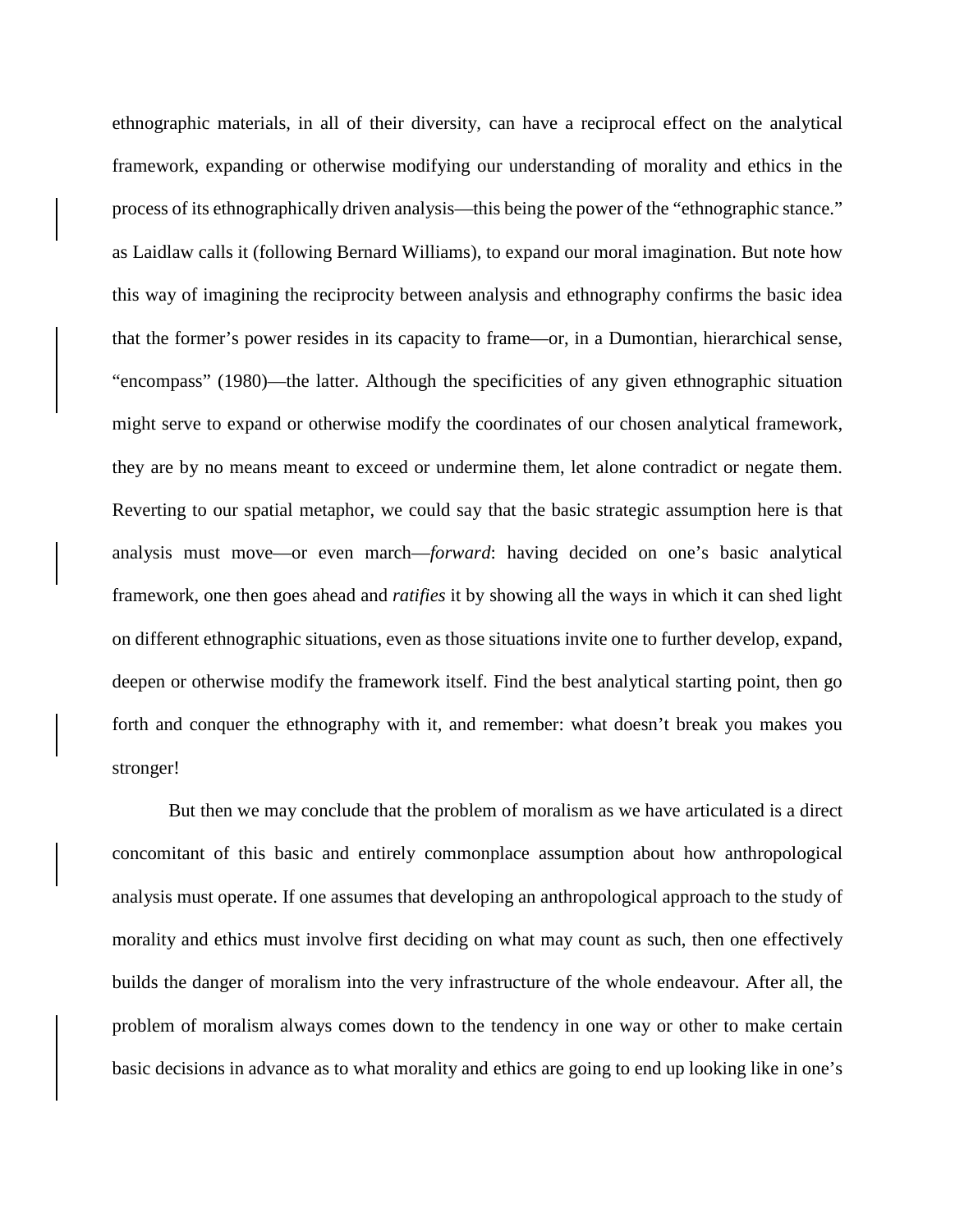ethnography (self-formation, freedom, relational comfort, or whatever). But this, it turns out, is merely an endorsement of a particular view of what it is to do anthropological analysis at all.

It follows that at least one way of freeing the anthropology of morality from the problem of moralism would involve imagining an altogether different way of doing anthropological analysis. In particular, it would involve *reversing* the relationship between analysis and ethnography so as to give the latter logical priority over the former (see also Holbraad 2012, 2013; Holbraad and Pedersen 2016). The whole point of anthropological analysis would in this way be turned around: rather than settling on a framework for the analysis of morality and ethics in order then to go on to shed light on diverse ethnographic materials, the idea would be to use the diversity of these materials to *unsettle* the analytical framework in question—which is to say, to be prepared not just to expand or modify it but rather, if and when the ethnographic exigencies so require, to critically alter, negate, and even replace it wholesale. The power of analysis, on this understanding, would reside not in ratifying one's initial point of departure but in articulating the many ways in which it may come up short when exposed to the contingencies of different ethnographic situations. Each of these encounters with ethnographic contingency would have the potential to *produce* a new analytical framework because such frameworks, on this image, are conceived as an *outcome of* rather than a *premise for* analysis. There could therefore be as many analytical frameworks as there are ethnographic encounters with which to challenge any one of them.

The basic reversal of this way of thinking, in short, can be imagined as a way of moving *backwards* from our initial suppositions, being prepared to see the encounter with ethnographic specificities as an occasion to conceive new ways of what morality and ethics might be and how they may operate. The upshot would be an anthropology of morality that, rather than trying to encompass ethnographic diversity within a single set of analytical coordinates, would be prepared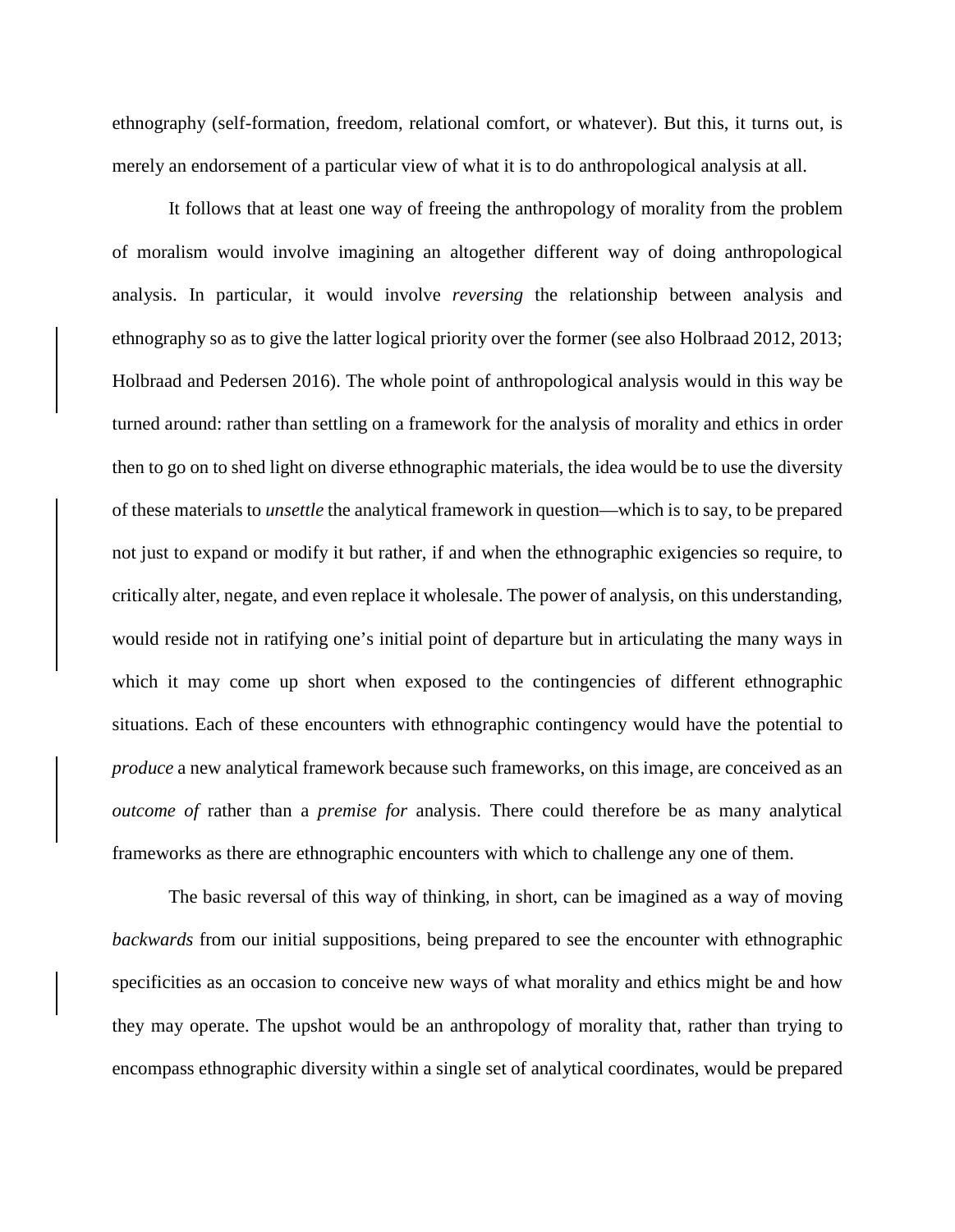to use this diversity as a lever for multiplying the number of possible moral and ethical frameworks. The contingency of different ethnographic situations, then, could, in principle, be transmuted as a contingency of analytical models of morality and ethics. And this would be a manner of expanding the moral imagination in the most open way possible, rendering inherently unstable the very ideas of the moral and the ethical in the process. Moralism, on this account, could scarcely get off the ground, for the question of what "the moral" or "the ethical" might even be would be left deliberately open and ready to be answered in different and potentially unforeseeable ways according to the ethnographic circumstances and their diverse analytical exigencies.

#### *References*

- D'Andrade, Roy. 1995. "Moral Models in Anthropology." *Current Anthropology* 36, no. 3: 399– 408.
- Das, Veena, Hayder Al-Mohammad, Joel Robbins, and Charles Stafford. 2015. "There Is No Such Thing as the Good: The 2013 Meeting of the Group for Debates in Anthropological Theory." *Critique of Anthropology* 35, no. 4: 430–480.
- Dumont, Louis. 1980. *Homo Hierarchicus: The Caste System and Its Implications.* Chicago: University of Chicago Press.
- Durkheim, Emile. 1995. *The Elementary Forms of Religious Live*. Translated by Karen E. Fields. Chicago: University of Chicago Press.
- Fassin, Didier. 2012. "Introduction: Toward a Critical Moral Anthropology." In *A Companion to Moral Anthropology*, ed. D. Fassin, 1–20. Oxford: Wiley Blackwell.
- Holbraad, Martin. 2012. *Truth in Motion: The Recursive Anthropology of Cuban Divination*. Chicago: University of Chicago Press.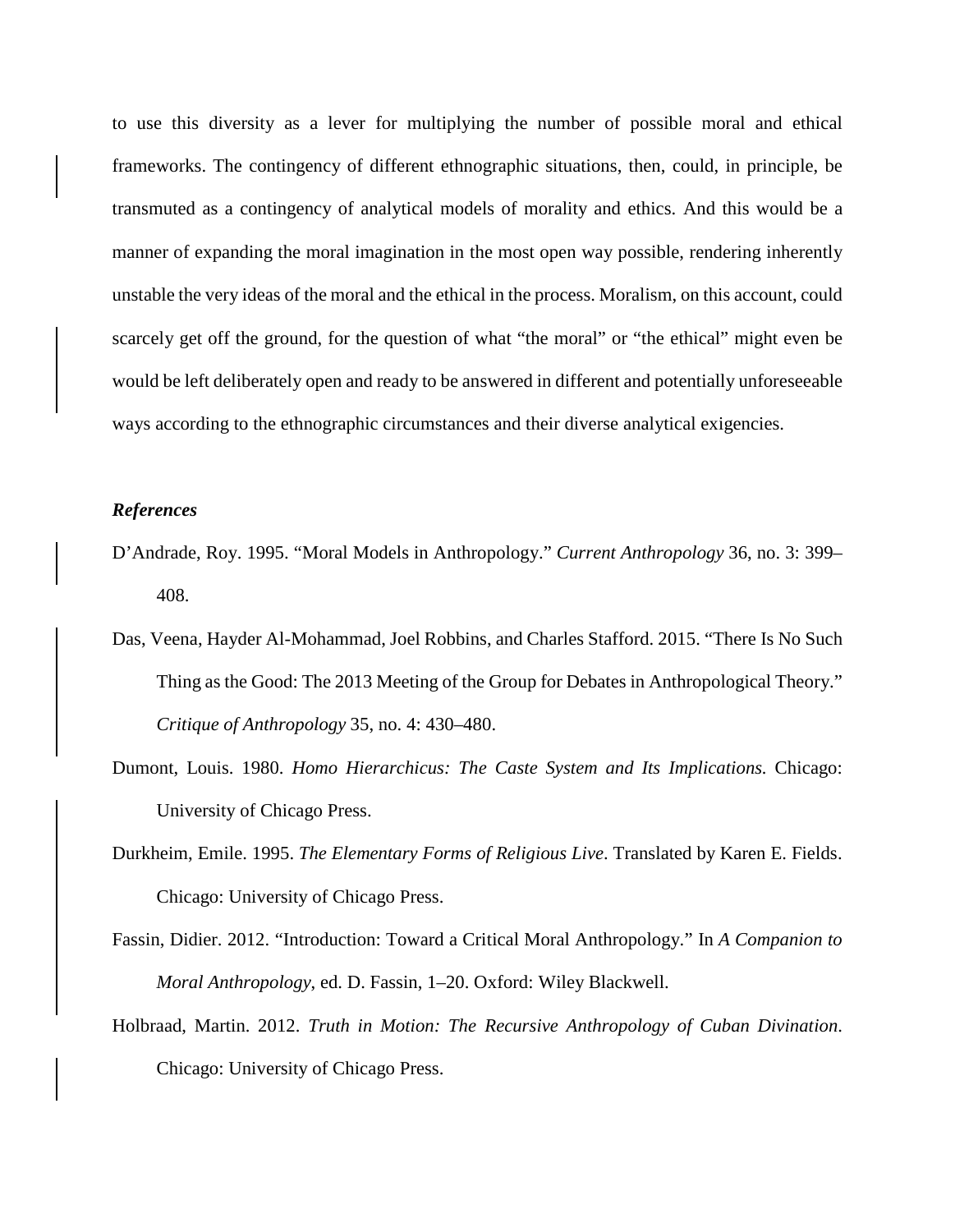- Holbraad, Martin. 2013. "Scoping Recursivity: A Comment on Franklin and Napier." *Cambridge Anthropology* 31, no. 2: 121–127.
- Holbraad, Martinm and Morten Axel Pedersen. 2016. *The Ontological Turn: An Anthropological Exposition*. Cambridge: Cambridge University Press.
- Laidlaw, James. 2002. "For an Anthropology of Ethics and Freedom." *Journal of the Royal Anthropological Institute (N.S.)* 8, no. 2: 311–332.
- Laidlaw, James. 2014. *The Subject of Virtue: Towards an Anthropology of Ethics and Freedom*. Cambridge: Cambridge University Press.
- Lambek, Michael, ed. 2010. *Ordinary Ethics: Anthropology, Language, and Action*. New York: Fordham University Press.
- Mattingly, Cheryl. 2012. "Two Virtue Ethics and the Anthropology of Morality." *Anthropological Theory* 12, no. 2: 161–184.
- Robbins, Joel. 2007. "Between Reproduction and Freedom: Morality, Value, and Radical Cultural Change." *Ethnos* 72, no. 3: 293–314.
- Robbins, Joel. 2013. "Beyond the Suffering Slot: Toward an Anthropology of the Good." *Journal of the Royal Anthropological Institute (N.S.)* 19, no. 3: 447–462.
- Zigon, Jarrett. 2014a. "Attunement and Fidelity: Two Ontological Conditions for Morally Beingin-the-World." *Ethos* 42, no. 1: 16–30.
- Zigon, Jarrett. 2014b. "An Ethics of Dwelling and a Politics of World-Building: A Critical Response to Ordinary Ethics." *Journal of the Royal Anthropological Institute (N.S.)* 20: 746–764.

 $\overline{a}$ 

<sup>&</sup>lt;sup>i</sup> I am grateful to Joanna Cook, James Laidlaw and Jarrett Zigon for their critical comments on drafts of this text – comments that, particularly in the case of Laidlaw's, I have not been able to